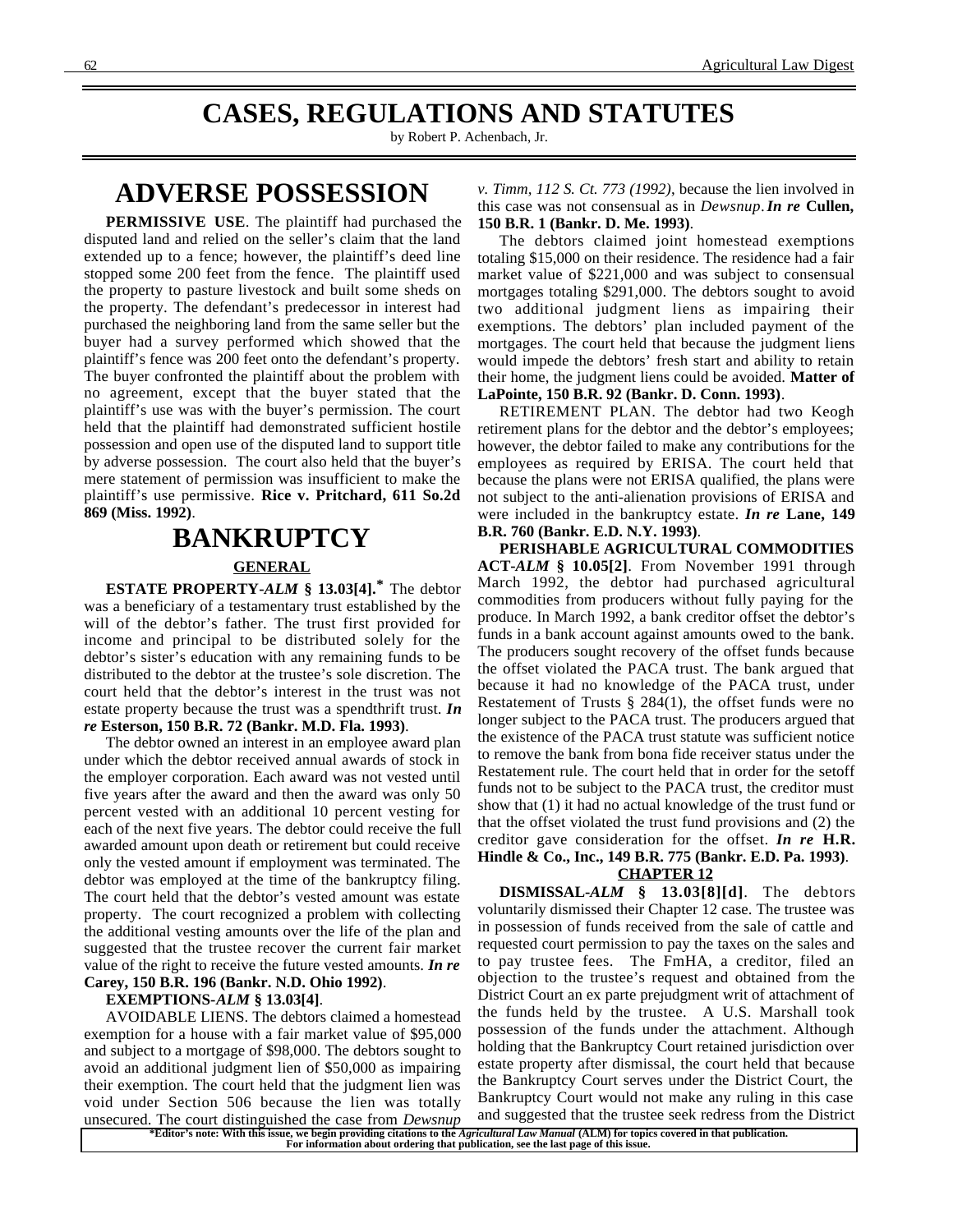#### Court. *In re* **Ethington, 150 B.R. 48 (Bankr. D. Idaho 1993).**

**PLAN-***ALM* **§ 13.03[8][c]**. Prior to the debtor's filing for Chapter 12, a creditor obtained a foreclosure judgment on a mortgage against the debtor's farm land but no foreclosure sale had yet occurred at the time of the filing. The debtor's plan included payment of the debt by restructuring the debt over the life of the plan. The creditor objected to the plan, arguing that the mortgage loan could not be restructured because the loan was merged into the foreclosure judgment, leaving no loan to be restructured. The court distinguished this case from *In re McKinney, 84 B.R. 748 (Bankr. D. Kan. 1987)* where a foreclosure judgment and sale had occurred prior to the bankruptcy filing. The court held that because no sale had occurred, the debtor retained ownership of the land subject to the judgment lien which was an allowed secured claim. Because allowed secured claims may be modified by a Chapter 12 plan under Sections 1222(b)(2), (9), 1225(a)(5), the plan could restructure the debt. *In re* **Bland, 149 B.R. 977 (Bankr. D. Kan. 1992)**.

#### **CHAPTER 13**

**PLAN-***ALM §* **13.03[5]**. Two creditors objected to the debtor's Chapter 13 plan as not in the best interest of the creditors because the plan did not include the debtor's rural homestead in the value of property which would be distributed to creditors in a Chapter 7 liquidation. The debtor claimed the homestead as exempt and the creditors had failed to object timely to the exemption. The creditors' objection to the exemption was that the homestead was partnership property which the debtor could not claim as an exemption under state or federal law. The court held that the exemption was allowed because the creditors did not timely object to the exemption; therefore, the homestead was excluded from the property which would be distributed in a liquidation and the plan was confirmable. *In re* **Alderman, 150 B.R. 246 (Bankr. D. Mont. 1993)**.

#### **FEDERAL TAXATION**

**AVOIDABLE LIENS**. Prior to the bankruptcy filing, the IRS assessed, under I.R.C. § 6321, taxes for 1979 through 1983 and had filed a Notice of Federal Tax Lien (NFTL) as to the assessments except for 1983. The debtorin-possession sought to avoid the liens as a bona fide purchaser under Section 545(2) and I.R.C. § 6323(b). The court held that the lien for which no NFTL was filed could be avoided as to the debtor's real and personal property. The court also held that the tax lien for which an NFTL was filed was avoidable as to the debtor's money, bank accounts, retirement accounts, stock and motor vehicle. *In re* **Znider, 150 B.R. 239 (Bankr. C.D. Cal. 1993)**.

**CLAIMS**. The IRS filed a timely claim for taxes, listing each item as estimated. Over one year later and after the bar date for claims, the IRS amended the claim, increasing the amount of the claim by \$300,000. The court denied the increase in the claim because the IRS gave no reason for the delay and the trustee and creditors had relied on the original IRS claim in lengthy and expensive litigation which would not have occurred if the amount of the original claim had been closer to the amended claim. *In re* **Tanaka Bros. Farms, Inc., 150 B.R. 55 (Bankr. D. Colo. 1993)**.

**JURISDICTION**. The debtor was a corporation in Chapter 7. The plaintiff was a former officer of the debtor and had been assessed the I.R.C. § 6672 penalty as a responsible person in a company which failed to pay withholding taxes for its employees. The plaintiff sought a judgment by the Bankruptcy Court as to liability for the taxes. The court held that it had no jurisdiction over federal tax issues involving a nondebtor where the nondebtor's tax liability would not affect the reorganization ability of the debtor. *In re* **Malone Properties, 150 B.R. 160 (Bankr. S.D. Miss. 1993)**.

**PLAN-***ALM* **§ 13.03[7]**. At the confirmation hearing, the IRS agreed to confirmation of the plan which included the following provisions: (1) the debtors were to file income tax returns for 1984-1986, (2) after the filings, the IRS had 90 days to file additional claims for those years, and (3) after additional claims were filed, the debtors had 180 days to file objections to the claims. The plan was confirmed and the debtors filed their 1984-86 returns. The IRS filed a claim for no tax due for 1984-86. Two and one-half years later, the IRS assessed the debtors \$110,000 for 1984-86 and filed a Notice of Intent to Levy for the taxes plus penalties and interest. The debtors sought an injunction against the levy. The IRS argued that because the taxes were nondischargeable, the confirmed plan was not binding and that any injunction was prohibited by the Anti-Injunction Act. The court held that the IRS was bound by its agreement and the confirmed plan and that the IRS could be enjoined from violating that agreement because the IRS had voluntarily entered the agreement and a breach of the agreement would interfere with the orderly administration of the bankruptcy estate. *In re* **Martin, 150 B.R. 43 (Bankr. S.D. Cal. 1993)**.

**POST-PETITION PENALTIES**. The IRS had filed a claim for pre-petition taxes, interest and penalties, including penalties for failure to pay the taxes post-petition. The court held that the IRS could not assess failure to pay penalties on pre-petition taxes for the period during the Chapter 13 case. *In re* **Quick, 93-1 U.S. Tax Cas. (CCH) ¶ 50,166 (Bankr. W.D. Va. 1993)**.

**PRIORITY-***ALM* **§ 13.03[5]**. The debtor provided no creditor notice of the bankruptcy case to the IRS because the debtor had no knowledge of an IRS claim. The IRS filed a claim after the bar date for taxes and interest. The debtor filed an objection to the claim. The IRS moved to have the claim declared timely and allowed as a priority. The court held (1) under Bank. Rule 3002(c), the claim was untimely and ineligible for any exception, (2) the claim was allowed, except to the extent the debtor's objection was successful, because no statutory provision denied allowance of a claim for untimeliness, and (3) the IRS claim was entitled to the priority provided by Section 726, subject to the equitable subordination powers of the court under Section 510. *In re* **Rago, 149 B.R. 882 (Bankr. N.D. Ill. 1992)**.

**TAX LIENS.** In January 1988, a creditor obtained a prejudgment attachment against the debtor's real property and in August 1989, the creditor obtained a judgment against the debtor. In November 1989, the IRS filed a Notice of Tax Lien against all of the debtor's property. In December 1989, the creditor recorded the judgment against the debtor. Under Conn. Gen. Stat. § 52-380a, the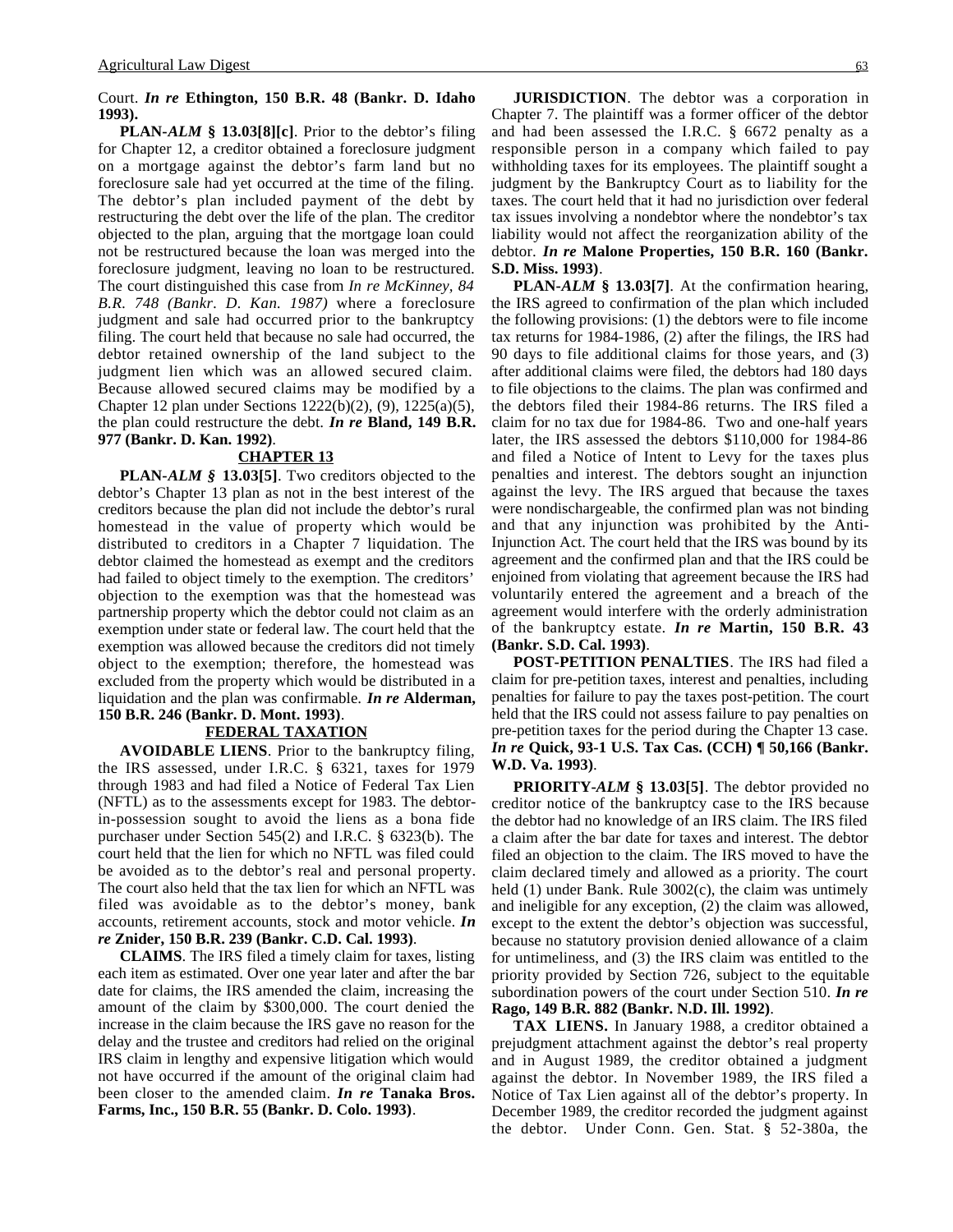recording of a judgment against real property within four months after the judgment perfected the lien as of the date of attachment; thus, the creditor claimed that its lien was considered perfected prior to the filing of the IRS tax lien. Although the IRS recognized that *Hartford Provision Co. v. U.S., 579 F.2d 7 (2d Cir. 1978)* held that a recording of a judgment which caused a retroactive perfection of the judgment lien was effective, the IRS argued that the case applied only to judgments against personal property. The court held that the holding in *Hartford* could not be restricted only to personal property and held that the creditor's lien had priority. *In re* **Anderson, 150 B.R. 86 (D. Conn. 1993)**.

### **CONTRACTS**

**FORUM CLAUSE**. The plaintiff was a Massachusetts company which sold Christmas trees grown by the defendant in Washington. After the defendant visited the plaintiff, the defendant sent a signed order to the plaintiff for 1600 trees at a set price to be shipped by four trucks. The contract stated that actions involving the contract could be brought only in Washington. The plaintiff changed the number of trees and the number of shipments, signed the amended contract and returned the contract to the defendant. The plaintiff later sent the required deposit. The defendant sent the lower number of trees but the plaintiff refused to make full payment because of the poor condition of the trees. The plaintiff brought suit in Massachusetts for breach of contract and the defendant moved to dismiss the case for improper venue under the contract. The plaintiff argued that the original contract was not effective because the changes were only a counteroffer. The court held that the contract was ratified by the plaintiff sending the deposit and the defendant sending the ordered trees as per the changes made by the plaintiff; therefore, the forum selection clause was binding and the case was properly dismissed for improper venue. **Lambert v. Kysar, 983 F.2d 1110 (1st Cir. 1993)**.

### **FEDERAL AGRICULTURAL PROGRAMS**

**BORROWER'S RIGHTS-***ALM* **§ 11.01[2][g]**. The debtors defaulted on a mortgaged loan from the defendant FLB and the FLB commenced foreclosure proceedings in May 1987. After delays required by several bankruptcy filings, a hearing was held in February 1988 in which the debtors argued that the Agricultural Credit Act of 1987 prevented the FLB from seeking foreclosure until the debtors had been offered restructuring of the loan. The court held that the debtor had no private right of action to enforce the 1987 Act and that the 1987 Act did not automatically bar a state foreclosure action. **Speck v. Federal Land Bank of Omaha, 494 N.W.2d 628 (S.D. 1993)**.

**COTTON-***ALM* **§ 10.03[3]**. The CCC has adopted as final regulations amending the price support loan program regulations for cotton, amending several administrative provisions and eligibility requirements. **57 Fed. Reg. 40593 (Sept. 4, 1992)**.

**GUARANTEED LOANS-***ALM* **§ 11.01[1][a]**. The FmHA has adopted as final amendments to the insured and guaranteed soil and water loan regulations to conform the regulations to FACT 1990. The amendments limit loan purposes to soil and water conservation and protection, permit the use of insured loans, and restrict the amount of individual loans. **58 Fed. Reg. 15071 (March 19, 1993)**.

**NATIONAL FORESTS-***ALM* **§ 11.04.** The plaintiffs sought judicial review of a Forest Service land and resource management plan for the Ouachita National Forest. In upholding the plan, the court held that the issuance of the plan and a "vegetation management program pursuant to a record of decision" as separate documents was allowed. The court also held that the plan's method of choosing harvesting techniques site-by-site was allowed under 16 U.S.C. § 1604(g)(3)(F)(i). **Sierra Club v. Robertson, 810 F. Supp. 1021 (W.D. Ark. 1992)**.

**PAYMENT LIMITATIONS-***ALM* **§ 10.03[3][b][i]**. The plaintiffs had formed a farm partnership composed of nine individuals and nine corporations. The partnership submitted a 1988 Farm Operating Plan as part of an application for participation in the 1988 price support and adjustment program. Under the plan most partners would contribute \$13,000, but two partners contributed either part management services and part cash or all management services equal to \$13,000. The plan was approved by the county committee which ruled that the partners all qualified as separate "persons" for purposes of the \$50,000 payment limitation. Not included in the plan was a loan to the partnership from one of the partners. The loan was repaid during 1988 at a market rate of interest. At the end of the crop year, the plan was reviewed by the county committee which ruled that the partnership had violated its plan and was only qualified as one person for payment limitation purposes. The ruling was affirmed by DASCO which stated three grounds for the determination: (1) the partnership failed to meet the 30 percent capitalization requirement of the ASCS handbook, (2) the loan from the partner violated the financing requirements of the handbook, and (3) the two partners who did not provide \$13,000 in money did not provide services commensurate with their claimed share of the partnership proceeds. DASCO conceded the first issue on appeal. The plaintiffs also argued that the county determination was a final ruling not reviewable by DASCO after the 15 day appeal limit had passed. The court held that county committee decisions are always reviewable. The court also held that because DASCO made no finding that the two partners did not make the contributions in money or services as indicated by the operating plan, the second ruling was improper. The court noted substantial evidence that such contributions were made. As to the loan made by the partner to the partnership, the court held that the regulations do not prohibit bona fide loans from partners to partnerships and that only the handbook provides that such loans disqualify the partner from being treated as a separate "person." Because the handbooks are not established by notice and comment procedures under the Administrative Procedures Act, the handbook provisions cannot be the sole basis for the ruling. Therefore, because the loan was not prohibited by the regulations, the partners could not be denied separate "person" status on the basis of the loan. The plaintiffs were granted summary judgment. **Jones v. Espy,**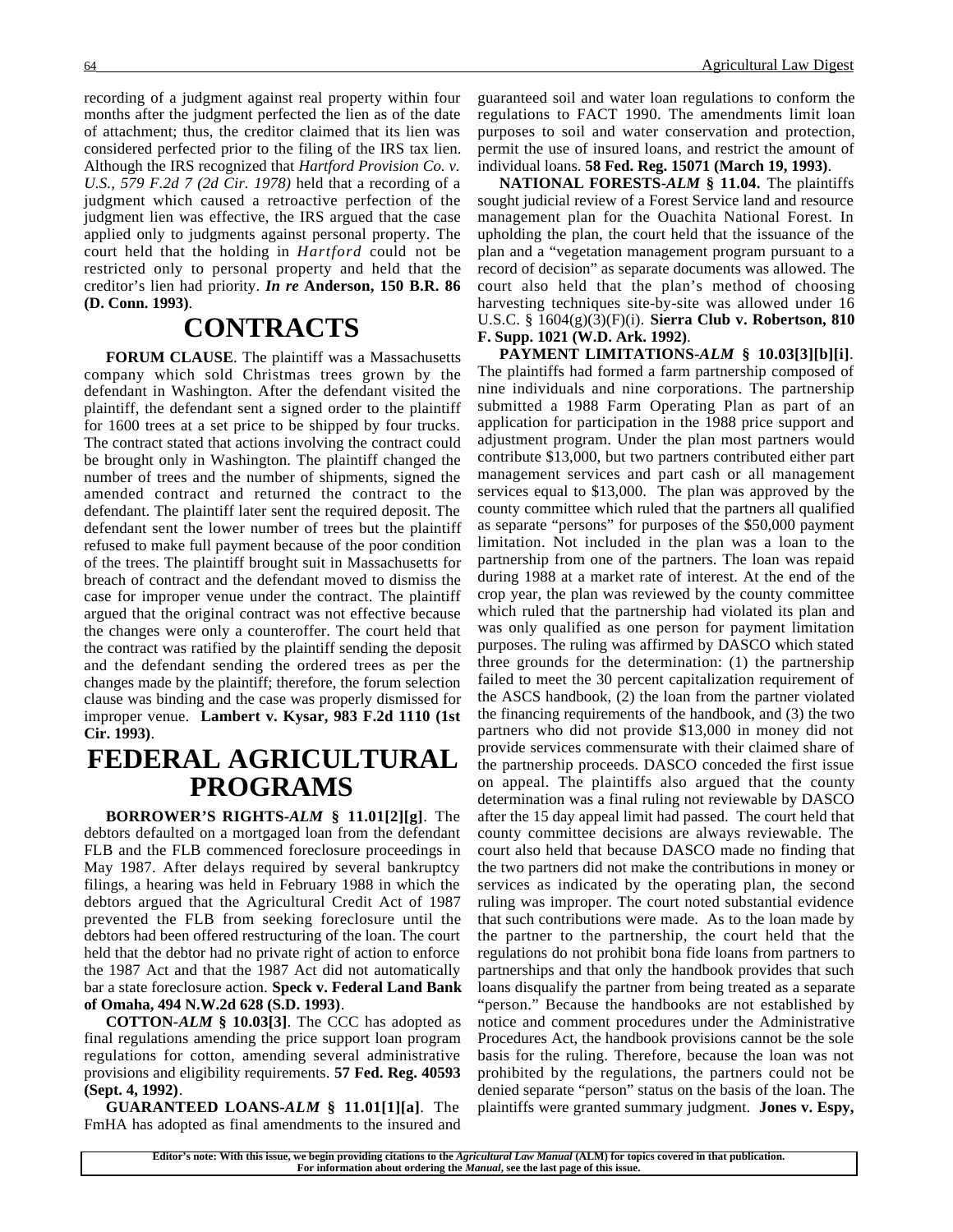**Civ. Action No. 90-2831-LFO (D. D.C. 1993)**(case submitted by Alexander Pires, counsel for plaintiffs).

Editor's note: The Digest welcomes submissions of rulings involving agricultural law issues. The only compensation we can offer is our thanks and acknowledgement. Please send a photocopy to Agricultural Law Digest, P.O. Box 5444, Madison, WI 53705.

**PRICE SUPPORT LOANS-***ALM* **10.03[2]**. The CCC has issued interim rules amending the regulations for the price support loan programs for grains and similarly handled commodities. The amendments relate primarily to administrative provisions and eligibility requirements. **58 Fed. Reg. 14495 (March 18, 1993)**.

### **FEDERAL ESTATE AND GIFT TAX**

#### **GENERATION SKIPPING TRANSFER TAX-***ALM*

**§ 5.04[6]**. The taxpayer had a married daughter who had a son. The daughter died and the surviving spouse remarried with the new spouse adopting the son. Under state law, the adoption made the son no longer the child of the deceased daughter. The IRS ruled that upon the death of the daughter, under I.R.C.  $\S 2612(c)(2)$ , the daughter's son was no longer a skip person and the adoption did not change that result. **Ltr. Rul. 9310005, Dec. 7, 1992**.

The taxpayers were husband and wife and executed identical revocable trusts. The trusts provided that upon the first death of a spouse, that decedent's trust assets passed to three trusts: a family trust, a QTIP trust and a reverse QTIP trust. The family trust was to receive only property equal to the decedent's remaining unified credit, with the remaining property passing to the QTIP trusts. The reverse QTIP trust was to receive property equal in value to the decedent's GST exemption amount, with the regular QTIP trust receiving the remaining property after the family trust and the reverse QTIP trust. The trusts also provided that any death taxes attributable to the QTIP trusts were to be paid only from the regular QTIP trust. The IRS ruled that the funding of the trusts would not effect the eligibility of the trusts for QTIP or reverse QTIP treatment. The IRS also ruled that the tax payment requirement did not affect the effectiveness of the reverse QTIP trust to treat the first decedent spouse as transferor of the trust property for GSTT purposes. **Ltr. Rul. 9310008, Dec. 9, 1992**.

**GIFT-***ALM* **§ 6.01**. The decedent made several gifts by checks dated, delivered and deposited in December 1985. However, the checks were not paid by the drawee bank until January 1986. The court held that the date of the gifts was in 1985 under the relation back doctrine which applied in this case because the checking account had sufficient funds at all times to cover the checks and the checks were unconditionally delivered to the donees who cashed the checks within a reasonable period of time. **Est. of Metzger v. Comm'r, 100 T.C. No. 14 (1993)**.

**MARITAL DEDUCTION-***ALM* **§ 5.04[3]**. The decedent's will passed to the surviving spouse an interest in trust in estate property. The trust provided for at least quarterly payments of all trust income and no person could appoint the property to someone other than the surviving spouse. The executor timely filed Form 706 but instead of

listing on Part 2 of Schedule M the surviving spouse's interest in the trust as property for which the QTIP election was made, the executor listed the individual trust assets. The IRS ruled that the surviving spouse's interest in the trust was eligible QTIP. The IRS also ruled that although Part 2 was incorrectly filled out, the QTIP election was effective because the executor included a copy of the will and all of the trust assets. **Ltr. Rul. 9310002, Nov. 5, 1992**.

The taxpayers, husband and wife, executed identical trusts. The trusts provided that upon the death of the first spouse to die, the decedent's share of marital property and the decedent's separate property passed to the surviving spouse's trust. The surviving spouse was to be a co-trustee with an independent co-trustee. A protector, an unrelated person, had the power to remove the non-family co-trustee and the protector could be removed only with the consent of all adult trust beneficiaries, except the surviving spouse. The trust also provided several restrictions on distributions to beneficiaries other than the surviving spouse. The IRS ruled that the trust interest passing to a surviving spouse would be QTIP. **Ltr. Rul. 9310012, Dec. 12, 1992**.

Under the decedent's will, executed in 1968, certain property passed to the surviving spouse unless the spouse elected to take the statutory share of the decedent's estate. If such an election was made, the residuary of the decedent's estate passed to trusts for the decedent's children with remainders to the decedent's grandchildren. The surviving spouse elected to take the statutory share. Within nine months after the decedent's death, the children disclaimed a portion of the residuary estate passing to them. The decedent's grandchildren, through guardians and court orders, disclaimed a portion of the interests passing to them because of the children's disclaimers. Under state law, the grandchildren's disclaimed interests passed to the surviving spouse. The IRS ruled that the property passing to the spouse under the statutory share and the various disclaimers was eligible for the marital deduction, and because the property all passed by intestacy and not the decedent's will, the marital deduction was not limited by the transition rules of ERTA 1981. **Ltr. Rul. 9310020, Dec. 14, 1992**.

**TRANSFERS WITHIN THREE YEARS OF DEATH-***ALM* **§ 5.02[2]**.The decedent signed a power of attorney appointing a son as attorney-in-fact. The decedent made many gifts and other estate planning transactions up to the period of incompetency in March 1987. The son made several gifts from the decedent's property until the decedent's death in April 1987. In 1992, the state passed a law authorizing attorneys-in-fact to make gifts in accordance with the principal's history of lifetime gifts. The Court held that the state law applied retroactively and held that the late transfers were not included in the decedent's gross estate as revocable transfers. **Est. of Ridenour v. Comm'r, T.C. Memo. 1993-41**.

**TRANSFERS WITH RETAINED INTERESTS-***ALM* **§ 5.02[3]**. A husband and wife established an investment limited partnership in which the husband contributed \$990,000 in exchange for a 1 percent general partnership interest and a 98 percent limited partnership interest. The wife contributed \$10,000 in exchange for a one percent limited partnership interest. The general partner controlled the timing of distributions but the partnership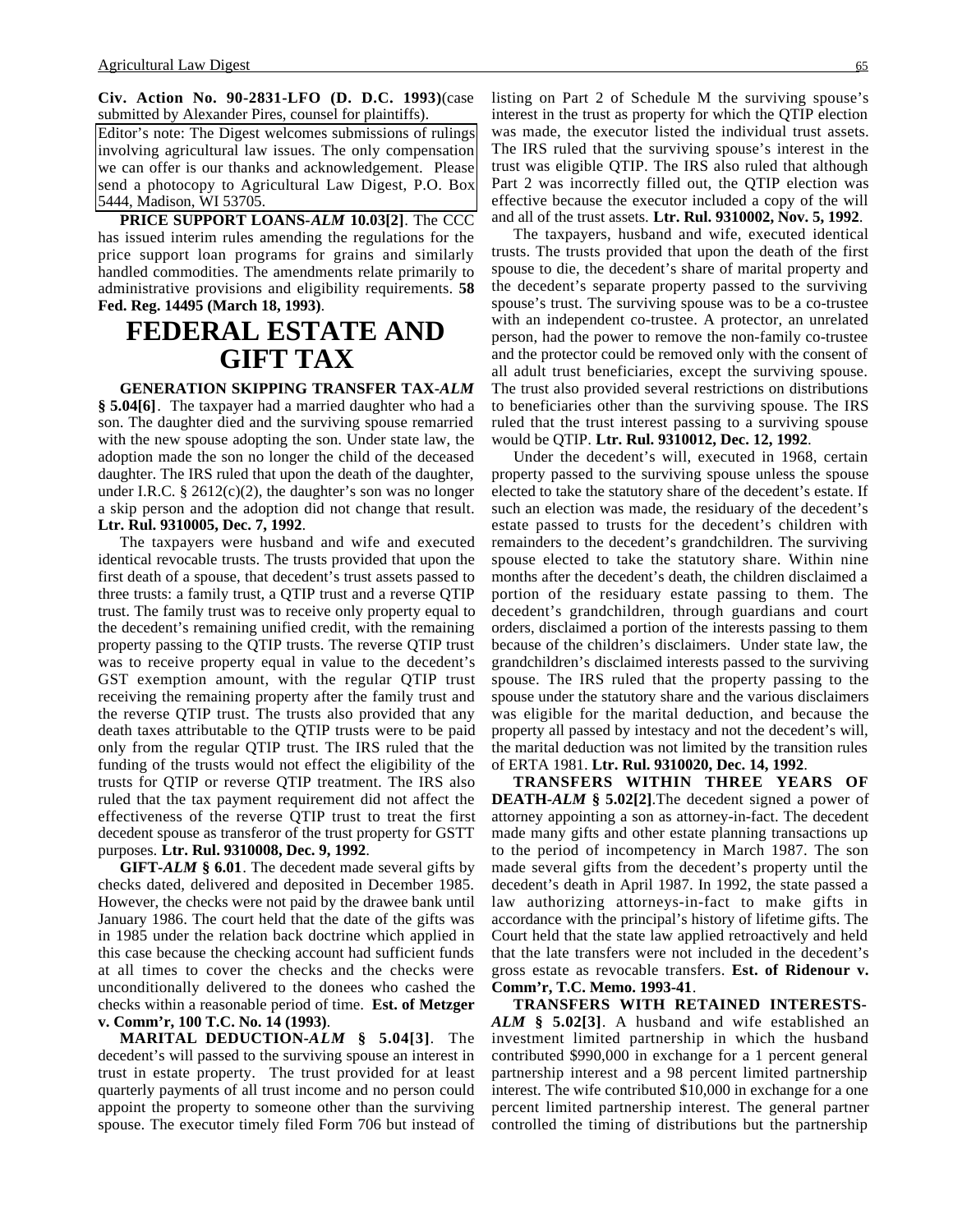interests represented each partner's share of partnership profits and losses and rights in partnership property upon dissolution. The husband transferred the 98 percent limited partnership interest by gift to the wife. The IRS ruled that the gift was eligible for the gift tax marital deduction. The IRS also ruled that the limited partnership interest was not included in the husband's gross estate because the general partner's control over distributions was limited by state fiduciary duty law. **Ltr. Rul. 9310039, Dec. 16, 1992**.

**TRUSTS-***ALM* **Ch. 8**. The taxpayer established an irrevocable trust with the spouse as beneficiary of all trust income and corpus distributions. The taxpayer transferred the taxpayer's one-half interest in a residence to the trust and the trust provided that the spouse could live in the residence or require the trustee, the taxpayer, to exchange the property for another residence or for productive property. The other one-half interest was transferred to a revocable trust for the taxpayer. The spouse had a testamentary special power of appointment over trust property and could acquire trust property by purchase or exchange of property with the same fair market value. If the power of appointment was not exercised, the trust property passed to the taxpayer in trust. The IRS ruled (1) the spouse's interest was QTIP for gift tax purposes; (2) transfers of corpus from the trust to the spouse would not be considered additional taxable gifts; (3) if the special power of appointment was not exercised, the taxpayer would be treated as the owner of the trust; (4) upon the death of the spouse, the basis of trust property would be the value for estate tax purposes; (5) a sale of the residence was eligible for the nonrecognition of gain under I.R.C. § 121; (6) upon the spouse's death and non-exercise of the testamentary special power of appointment, the interest in the trust passing to the taxpayer was QTIP; and (7) if the spouse's estate does not make a QTIP election, the trust property will not be included in the taxpayer's estate. **Ltr. Rul. 9309023, Dec. 3, 1992**.

**VALUATION-***ALM* **§ 5.02[3][a]**. In 1987 a conservator of the taxpayer formed two partnerships with the conservator owning general and limited partnership interests and the taxpayer owning limited partnership interests. One partnership owned farm land and the other managed the land. The partnership agreements allocated the partnership operating profits and capital profits among the various partnership interests and provided compensation for the general partners. In 1989 the partnership agreement was amended to clarify that no gift was intended by the original partnership agreement and to provide for contributions by the conservator unless I.R.C. § 2036(c) was retroactively repealed. The taxpayer intended to transfer as a gift 49 percent of the taxpayer's limited partnership interest in the land partnership to the conservator and the conservator planned to substitute a wholly owned corporation as the general partners. The IRS ruled that the 1989 amendment did not subject the partnership to I.R.C. § 2703 because the amendments predated the effective date of the statute. The intended gift transfer and planned substitution of the corporation also did not subject the partnership to I.R.C. § 2703. **Ltr. Rul. 9310003, Dec. 4, 1992**.

The decedent and the decedent's predeceased brother had each been 50 percent shareholders in a private corporation. The shareholders signed an agreement for the corporation's purchase of a shareholder's stock upon the shareholder's death. The agreement provided for the shares to be valued at book value plus the proceeds of insurance policies on the life of the shareholder in excess of the policies' cash value. The book value was based on annual year-end audits. No evidence was presented that the buysell agreement or its amendments were intended as testamentary devices to escape estate tax. The court held that the decedent's estate's use of the buy-sell agreement value for the decedent's stock was allowed because the value accurately reflected the fair market value of the stock and the agreement was entered into at arms-length and was not intended to pass value in the corporation to the decedent's heirs without payment of estate tax. **Rudolph v. U.S., 93-1 U.S. Tax Cas. (CCH) ¶ 60,130 (S.D. Ind. 1993)**.

### **FEDERAL INCOME TAXATION**

**BAD DEBTS-***ALM* **§ 4.03[7]**. The taxpayer purchased the entire stock of a corporation for \$200,000 and personally guaranteed corporate loans made after the stock purchase. The total of the guaranteed loans exceeded \$1 million but the debtor took only \$30,000 in salary. The court held that the taxpayer failed to provide sufficient evidence that the dominant motive for the guaranty was the protection of the taxpayer's salary and not protection of the investment in the company; therefore, the taxpayer was entitled only to a personal bad debt deduction when the taxpayer was required to pay on the guarantees. **Garner v. Comm'r, 93-1 U.S. Tax Cas. (CCH) ¶ 50,167 (5th Cir. 1993),** *aff'g***, T.C. Memo. 1991-569**.

**COOPERATIVES-***ALM* **§ 14.03[2]**. The taxpayer was a tax exempt agricultural dairy cooperative. In order to bring its production up to capacity, the taxpayer purchased milk from two other cooperatives, A and B. The taxpayer purchased milk directly from cooperative A which passed the proceeds back to its members under its cooperative agreement. The taxpayer purchased milk directly from the producer members of cooperative B but paid the proceeds to cooperative B which passed the proceeds on to the members under its cooperative agreement. The value of the milk purchased from A and B was less than the value of the milk processed by the taxpayer from its own producer members. Cooperatives A and B both sold only milk produced by its members. Citing *Rev. Rul. 69-651, 1969-2 C.B. 135*, the IRS ruled that the purchase of milk from cooperative A did not effect the taxpayer's tax exempt status because the taxpayer could "look through" cooperative A and treat the milk as coming directly from producers. Citing *Rev. Rul. 55-496, 1955-2 C.B. 268*, the IRS also ruled that the purchases from cooperative B did not affect the taxpayer's tax exempt status because cooperative B acted only as an agent of the producers. **Ltr. Rul. 9310028, Dec. 15, 1992**.

The IRS has revised *Rev. Rul. 72-602, 1972-2 C.B. 510* to remove the requirement that a cooperative must be doing at least 50 percent in value of its business with members. The IRS ruled that the factors in *Puget Sound Plywood, Inc. v. Comm'r, 44 T.C. 305 (1965), acq., 1966-1 C.B. 3* would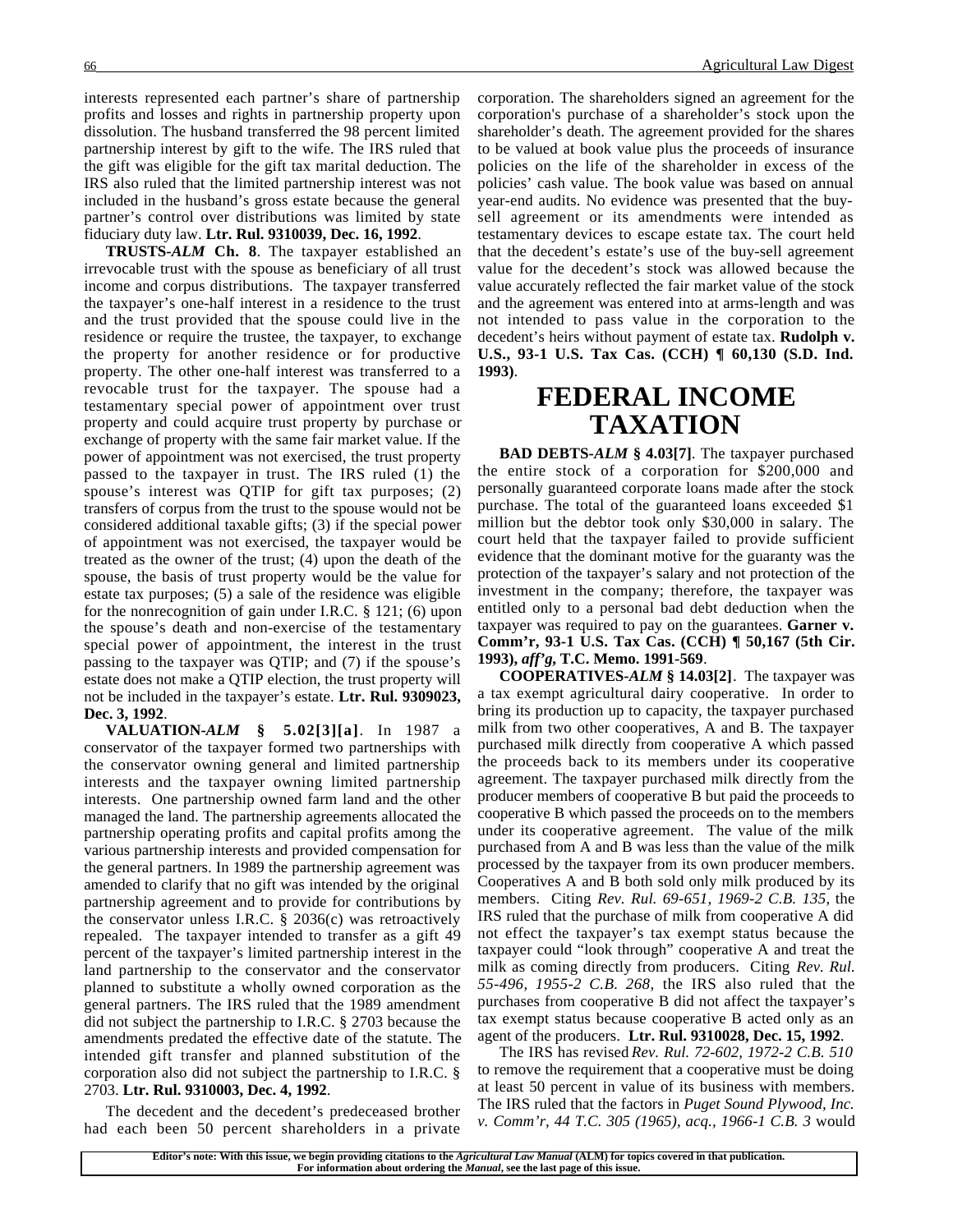be used in conjunction with all the facts and circumstances in determining whether a cooperative was doing business on a cooperative basis. **Rev. Rul. 93-21, I.R.B. 1993-13, 5**.

**EMPLOYEE EXPENSES-ALM § 7.02[4]**. The IRS has issued a revision of *Rev. Proc. 92-17, 1992-1 C.B. 679*, providing rules for substantiation of employee lodging, meal and incidental expenses incurred while traveling away from home. The revision also includes an optional method for employees and self-employed persons in computing the deductible costs of business meal and incidental expenses incurred while traveling away from home. **Rev. Proc. 93- 21, I.R.B. 1993-13**.

**ENERGY CREDIT**. The taxpayer installed a kaolin pipeline to transport kaolin from the mining site to the processing plant instead of using gas powered trucks. The court held that, although the pipeline saved considerable fuel, the energy tax credit was not available for substitution of one type of property for the less fuel efficient property. **J.M. Huber Corp. v. U.S., 93-1 U.S. Tax Cas. (CCH) ¶ 50,169 (Fed. Cl. 1993)**.

**INTEREST RATE**. The IRS has announced that for the period April 1, 1993 through June 30, 1993, the interest rate paid on tax overpayments remains at 6 percent and for underpayments remains at 7 percent. The interest rate for underpayments by large corporations remains at 9 percent. **Rev. Rul. 93-24, I.R.B. 1993-14**.

**REFUND**. The taxpayers claimed a share of partnership depreciation on their 1982 individual income tax return and reported gain from the sale of the partnership interest on their 1983 return. The taxpayers signed an extension of the period of limitation on assessments for their 1982 return and in 1989, the taxpayers were assessed additional taxes resulting from disallowance of some of the depreciation. In 1989, the taxpayers filed for a refund for 1983 based on less recognized gain resulting from an increase in the basis of the partnership interest due to the disallowance of the depreciation. Because the refund claim was untimely, the taxpayers sought the refund under the doctrine of equitable recoupment. The IRS ruled that the doctrine of equitable recoupment was not available to the taxpayers because the transactions involved were separate events occurring in different tax years. **Ltr. Rul. 9311002, Oct. 28, 1992**.

**RETURN**. The IRS has announced that Publication 917 "Business Use of a Car" on pages 6 and 7 uses the wrong figure in a sample calculation of depreciation and should start with the total cost and not the lesser business cost figure. **Ann 93-48, I.R.B. 1993-12, 21**.

The IRS has announced an error in IRS Pub. 534 "Depreciation" in that the percentages in the table on page 18 for the mid-quarter convention are in reverse order. **Ann. 93-50, I.R.B. 1993-13, 18**.

#### **S CORPORATIONS- ALM § 7.02[3][c].**

TRUSTS. The grantor established a trust which, upon the grantor's death, created a trust for the grantor's surviving spouse. Upon the death of the surviving spouse, the trust created separate trusts for the grantor's living lineal descendants, funded with S corporation stock. The separate trusts provided (1) at least quarterly distribution of all trust income; (2) distribution of corpus for the beneficiary's maintenance, support, health and education; (3) termination of the trust when a beneficiary reached age 22; and (4) passing of any remainder at the death of a beneficiary to the creditors of the beneficiary's estate, the beneficiary's surviving spouse and any lineal descendants. The IRS ruled that the separate trusts were QSST's. **Ltr. Rul. 9311020, Dec. 18, 1992**.

The decedent's predeceased spouse's will established a trust which held S corporation stock and qualified as a QSST. The trust provided that the trust was to terminate as soon as possible after the death of the decedent. The entire trust corpus was included in the decedent's gross estate and the decedent's estate elected to pay the estate tax by installments and sought a ruling that the trust would qualify as a QSST during the period of the administration of the estate during the years the estate tax was paid in installments. The IRS ruled that, under I.R.C. §  $1361(c)(2)(A)(ii)$ , the trust would qualify as a QSST only for two years after the death of the decedent. **Ltr. Rul. 9311025, Dec. 18, 1992**.

**TAX LIENS**. A creditor of the debtor obtained a judgment lien against the debtor's property, including afteracquired property. After that lien was perfected, the IRS filed a tax lien against the debtor's property, including afteracquired property. Subsequent to both liens, the debtor acquired additional property. The court held that although both liens became perfected at the same time as to the afteracquired property, the federal lien had priority because I.R.C. § 6323 provided that tax liens had priority over liens which became perfected after the filing of the tax lien. Because the judgment lien did not become perfected until after the tax lien was filed, the tax lien had priority. **U.S. v. McDermott, 93-1 U.S. Tax Cas. (CCH) ¶ 50,164 (S.Ct. 1993),** *rev'g***, 945 F.2d 1475 (10th Cir. 1991)**.

## **LANDOWNER'S LIABILITY**

**INVITEES-***ALM* **§ 1.02[1]**. The plaintiff had paid the defendant \$1 to fish in a pond on the defendant's property. While fishing, the plaintiff became bothered by fire ants on the property and after three hours of fishing and being bothered by the ants, fell and was injured while attempting to shake off some of the ants. The court held that the plaintiff was an invitee and the defendant was not liable for the injury because the plaintiff had knowledge of the fire ants for some time before becoming injured. **Fleming v. Arrington, 610 So.2d 1160 (Ala. 1992)**.

### **CITATION UPDATES**

**Matter of Toti, 149 B.R. 829 (E.D. Mich. 1993),** *rev'g***, 141 B.R. 126 (Bankr. E.D. Mich. 1992)** (discharge) see p. 49 *supra***.**

**U.S. v. Hill, 113 S.Ct. 941 (1993),** *rev'g***, 945 F.2d 1529 (Fed. Cir. 1991)** (alternative minimum tax) see p. 32 *supra*.

**McMurray v. Comm'r, 985 F.2d 36 (1st Cir. 1993),** *rev'g***, T.C. Memo. 1992-27** (charitable deduction) see p. 51 *supra*.